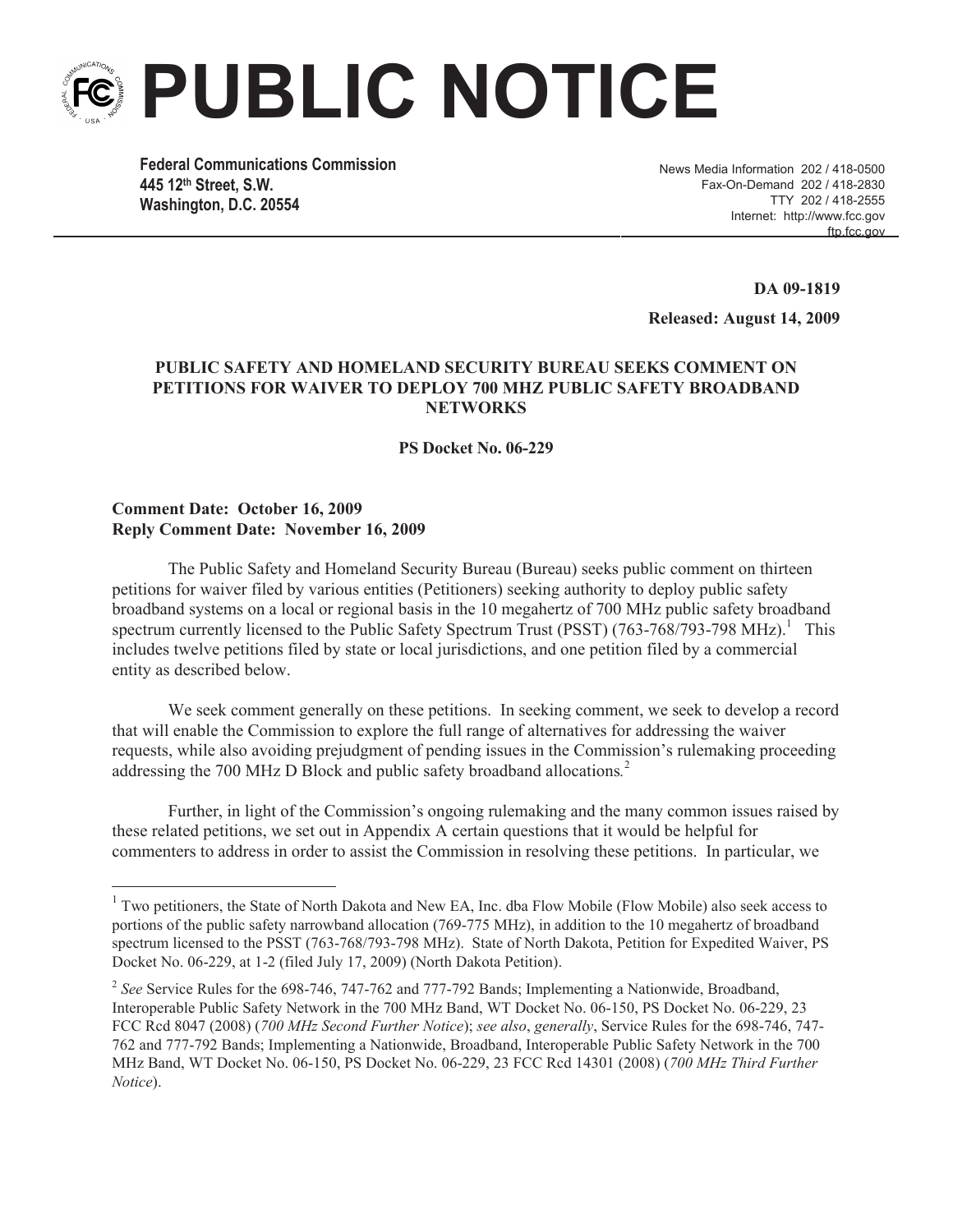invite commenters to refresh the record on various questions raised in the *700 MHz Third Further Notice* implicated by these waiver petitions. We also seek comment on specific aspects of the requested waivers that will enhance our ability to determine if grant of waiver relief is appropriate. We also encourage commenters to address any other issues that they consider to be material to the Commission's consideration of the petitions.

The state or local jurisdictions seeking waiver are: (1) the City of Boston (Boston); (2) the City and County of San Francisco, the City of Oakland, and the City of San Jose (Bay Area); (3) the State of New Jersey (New Jersey); (4) the City of New York (New York City); (5) the District of Columbia (DC); (6) the State of New York (NYS); (7) the City of Chesapeake, Virginia (Chesapeake); (8) the City of San Antonio, Bexar County, and Comal County, Texas (San Antonio); (9) the State of New Mexico (New Mexico); (10) the State of North Dakota; (11) the City of Charlotte, North Carolina (Charlotte); and (12) several counties and the City of Cedar Rapids, Iowa (Iowa Coalition).<sup>3</sup> In addition, one commercial entity, Flow Mobile, has filed a petition.<sup>4</sup>

Generally, each of the Petitioners suggests that it has sufficient funding in place or plans for funding to be secured, such that it could deploy a public safety broadband network. Some Petitioners assert that they can fund such a buildout independently, while others assert that they would seek out commercial or other partners on their own.<sup>5</sup> Further, the Petitioners generally state that they can deploy their broadband networks in advance of a resolution of the Commission's ongoing 700 MHz D Block proceeding, and that these deployments can be accomplished in a manner that may be integrated into any such network resulting from the Commission's rulemaking.<sup>6</sup> The Petitioners also generally assert that they can meet the technical proposals put forth by the Commission in the *700 MHz Third Further Notice* and be fully interoperable, and several propose specifically to deploy Long Term Evolution  $(LTE)$ .<sup>7</sup> Finally, most of the Petitioners state that they have been in discussions with, or will obtain the consent

<sup>&</sup>lt;sup>3</sup> See City of Boston Request for Waiver, PS Docket No. 06-229 (filed Dec. 11, 2008) (Boston Petition); City of Boston Amended Request for Waiver, PS Docket No. 06-229 (filed May 28, 2009) (Boston Amended Petition); City and County of San Francisco, City of Oakland, City of San Jose Request for Waiver, PS Docket No. 06-229 (filed Mar. 24, 2009) (Bay Area Petition); City and County of San Francisco, City of Oakland, City of San Jose Request for Waiver, PS Docket No. 06-229 (filed May 28, 2009) (Bay Area Amended Petition); State of New Jersey Petition, PS Docket No. 06-229 (filed Apr. 3, 2009) (New Jersey Petition); City of New York Petition for Waiver, PS Docket No. 06-229 (filed June 8, 2009) (New York City Petition); District of Columbia Request for Waiver, PS Docket No. 06-229 (filed June 26, 2009) (DC Petition); New York State Request for Waiver, PS Docket No. 06-229 (filed June 30, 2009) (NYS Petition); City of Chesapeake, Virginia, Request for Waiver, PS Docket No. 06-229 (filed July 8, 2009) (Chesapeake Petition); City of San Antonio, Texas, Petition for Expedited Waiver, PS Docket No. 06-229 (filed July 10, 2009) (San Antonio Petition); State of New Mexico, Petition for Expedited Waiver, PS Docket No. 06-229 (filed July 10, 2009) (New Mexico Petition); North Dakota Petition, note 1, *supra*; Petition for Waiver of the City of Charlotte, North Carolina, PS Docket No. 06-229 (filed Aug 4., 2009) (Charlotte Petition); Petition for Expedited Waiver, PS Docket No. 06-229 (filed Aug. 7, 2009) (Iowa Petition)(including the Counties of Blackhawk, Buchanan, Dubuque, Grundy, Johnson, Marshall, and Scott and the City of Cedar Rapids).

<sup>&</sup>lt;sup>4</sup> See New EA, Inc. dba Flow Mobile Request for Waiver, PS Docket No. 06-229 (filed July 7, 2009) (Flow Mobile Petition).

<sup>5</sup> *See, e.g.*, Boston Amended Petition at 6-7; Bay Area Petition at 2, 7; Bay Area Amended Petition at 3; DC Petition at 12; San Antonio Petition at 7.

<sup>&</sup>lt;sup>6</sup> See, e.g., Boston Petition at 5, 8-9; Bay Area Petition at 9; New Jersey Petition at 5; Iowa Petition at 5.

<sup>&</sup>lt;sup>7</sup> See, e.g., New York City Petition at 8-9; DC at 12; NYS Petition at 7-8; Chesapeake Petition at 6, 8-9.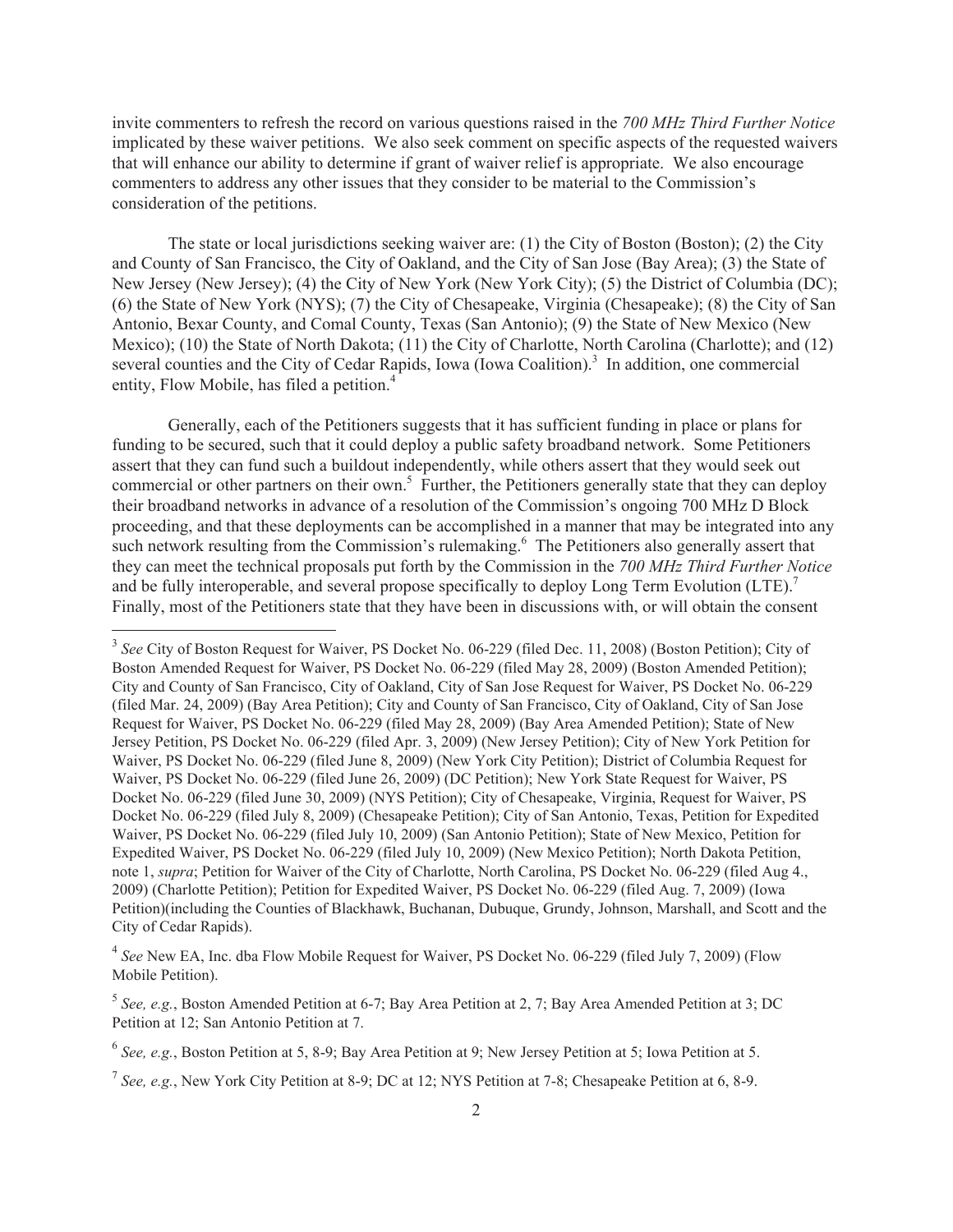of, the PSST to deploy in the 10 megahertz of spectrum (763-768/793-798 MHz) currently licensed to the PSST.<sup>8</sup> Some of the Petitioners seek to secure a "sublicense" to operate, such that they would receive the same rights as a licensee, or seek a long term *de facto* lease.<sup>9</sup>

The PSST has filed a letter conditionally supporting several of the earlier-filed requests provided that sufficient safeguards are adopted to preserve the Commission's goal of a nationwide, interoperable public safety broadband network.<sup>10</sup> PSST states, however, that interoperability with the shared wireless broadband network to be developed in the public safety broadband spectrum should be "a condition of any relief provided to Petitioners" and that "the FCC – with input from the PSST – should provide specific guidance as to the technological standards and minimum system requirements that must be satisfied."<sup>11</sup>

Finally, we note that Flow Mobile (Flow Mobile) filed a request for expedited action, seeking authority to "deploy a statewide, 4-G like interoperable wireless broadband public safety network in the 700 MHz public safety allocation in North Dakota."<sup>12</sup> Flow Mobile seeks authority to "utilize the narrow band 769-775 MHz licensed to the state of North Dakota as well as the 763-768 and 793-798 MHz band licensed to the [PSST]" to deploy "an interoperable emergency communications and joint use network providing mobile broadband services that would be based using open standards and compatible with LTE and other 700 MHz standards."<sup>13</sup> Flow Mobile states that it will provide "commercial and residential" services without sacrificing the policy goals the Commission sought to achieve in its 700 MHz rulemaking" and that the network "would meet all the technical specifications proposed for a public safety network and be capable of integration into any shared dual use network.<sup>"14</sup> North Dakota subsequently filed a substantially similar waiver request on its own behalf, indicating that it is working with Flow Mobile and seeking permission for Flow Mobile to deploy its proposed network.<sup>15</sup>

## **Comment Filing Procedures**

Interested parties may file comments on the above-referenced petition on or before October 16 2009. Parties interested in submitting replies to such statements must do so on or before November16, 2009. All comments should reference the appropriate petition(s) and PS Docket No. 06-229.

All comments may be filed using: (1) the Commission's Electronic Comment Filing System

<sup>13</sup> *Id.* at 2-3.

<sup>8</sup> *But see*, North Dakota Petition, note 1 *supra.*

<sup>&</sup>lt;sup>9</sup> Boston Petition at 8-9; Bay Area Amended Petition at 2; New York City Petition at 13; DC Petition at 1; NYS Petition at 8; Chesapeake Petition at 9-10; San Antonio Petition at 1; New Mexico Petition at 1; Iowa Petition at 8. Charlotte requests that the 700 MHz public safety broadband spectrum be "allocat[ed] . . . directly to Charlotte." Charlotte Petition at 8.

<sup>&</sup>lt;sup>10</sup> See Letter from Harlin R. McEwen, Chairman, Public Safety Spectrum Trust Corporation, to Acting Chairman Michael J. Copps, PS Docket No. 06-229, at 1 (filed May 7, 2009) (PSST Letter).

<sup>11</sup> *Id.* at 3.

<sup>&</sup>lt;sup>12</sup> Flow Mobile Petition at 2.

 $^{14}$  *Id.* at 5-6.

<sup>&</sup>lt;sup>15</sup> North Dakota Petition at 1.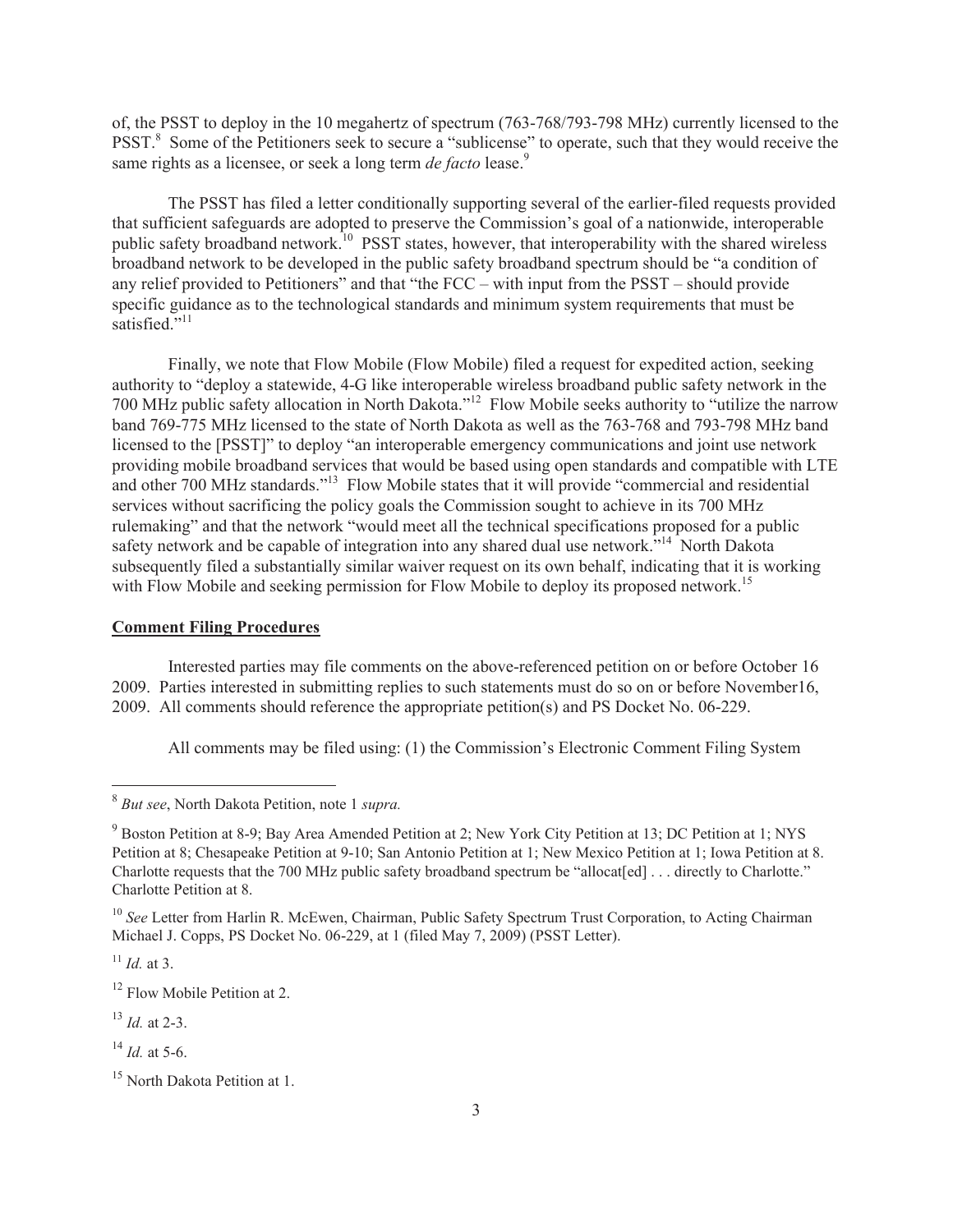(ECFS), (2) the Federal Government's eRulemaking Portal, or (3) by filing paper copies. *See Electronic Filing of Documents in Rulemaking Proceedings*, 63 FR 24121 (1998).

- Electronic Filers: Statements in support of or in opposition to the Petition and replies to such statements may be filed electronically using the Internet by accessing the ECFS: http://www.fcc.gov/cgb/ecfs or the Federal eRulemaking Portal: http://www.regulations.gov. Filers should follow the instructions provided on the website for submitting comments.
- For ECFS filers, in completing the transmittal screen, filers should include their full name, U.S. Postal Service mailing address, and the rulemaking number. Parties may also submit an electronic statement in support of or in opposition to the Petition and/or replies thereto by Internet e-mail. To get filing instructions, filers should send an e-mail to ecfs@fcc.gov and include the following words in the body of the message: "get form." A sample form and directions will be sent in response.
- Paper Filers: Parties who choose to file by paper must file an original and four copies of each filing.

Filings can be sent by hand or messenger delivery, by commercial overnight courier, or by firstclass or overnight U.S. Postal Service mail (although the Commission continues to experience delays in receiving U.S. Postal Service mail). All filings must be addressed to: Marlene H. Dortch, Office of the Secretary, Federal Communications Commission, 445 12th Street, SW, Washington, D.C. 20554. Parties must also serve one copy with the Commission's copy contractor, Best Copy and Printing, Inc. (BCPI), Portals II, 445 12th Street, SW, Room CY-B402, Washington, D.C. 20554, (202) 488-5300, or via e-mail to fcc@bcpiweb.com.

- § The Commission's contractor will receive hand-delivered or messenger-delivered paper filings for the Commission's Secretary at 236 Massachusetts Avenue, NE, Suite 110, Washington, D.C. 20002. The filing hours at this location are 8:00 a.m. to 7:00 p.m. All hand deliveries must be held together with rubber bands or fasteners. Any envelopes must be disposed of before entering the building.
- Commercial overnight mail (other than U.S. Postal Service Express Mail and Priority Mail) must be sent to 9300 East Hampton Drive, Capitol Heights, MD 20743.
- § U.S. Postal Service first-class, Express, and Priority mail should be addressed to 445 12th Street, SW, Washington, D.C. 20554.
- People with Disabilities: To request materials in accessible formats for people with disabilities (Braille, large print, electronic files, audio format), send an e-mail to fcc504@fcc.gov or call the Consumer & Governmental Affairs Bureau at 202-418-0530 (voice), 202-418-0432 (tty).

Documents submitted in PS Docket No. 06-229, including each petition, will be accessible via the Commission's ECFS (at: http://www.fcc.gov/cgb/ecfs) by listing 06-229 in the "Proceeding" search field. These documents also will be available for public inspection and copying during business hours at the FCC Reference Information Center, Portals II, 445 12th St. SW, Room CY-A257, Washington, D.C.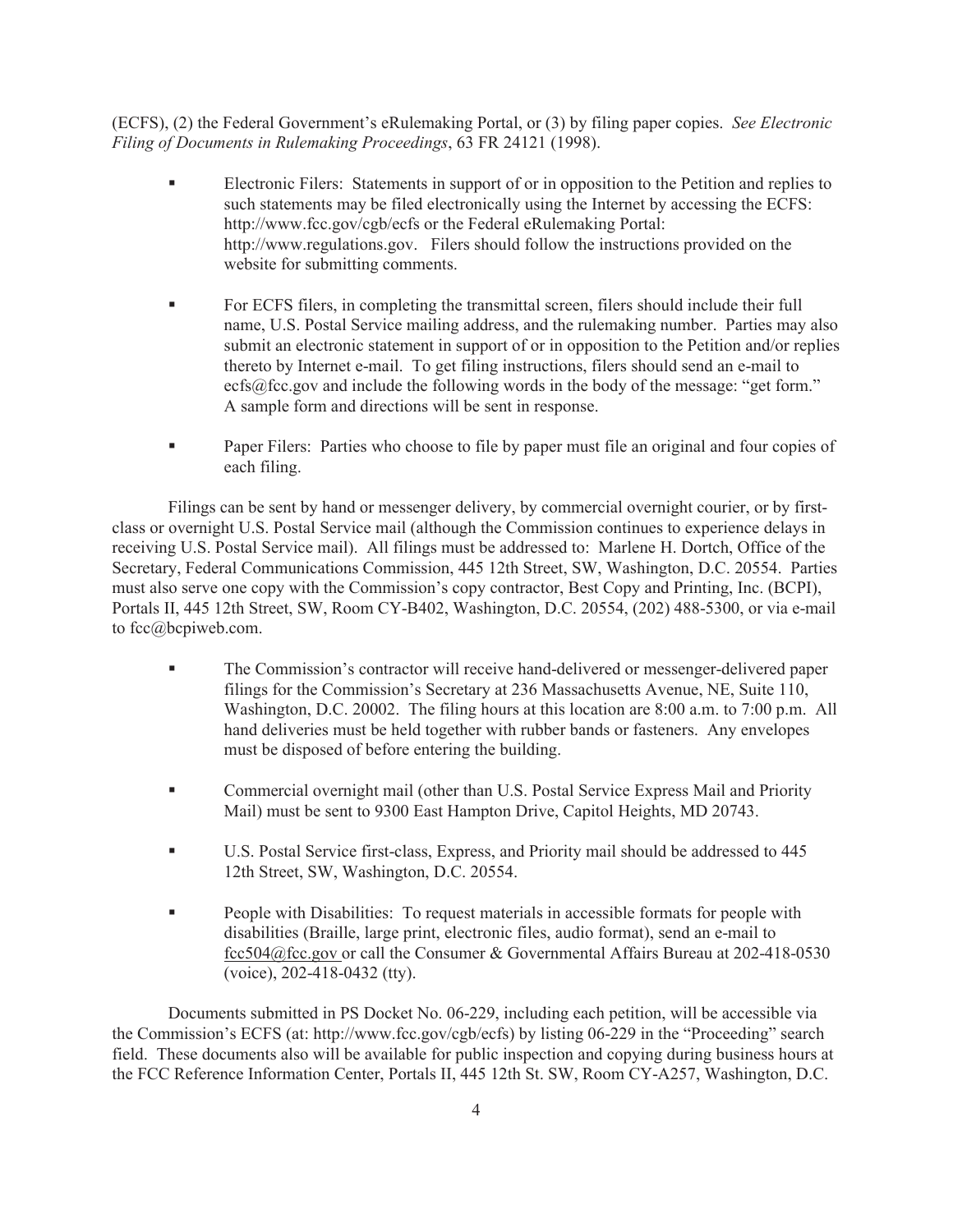20554. The documents may also be purchased from BCPI, telephone (202) 488-5300, facsimile (202) 488-5563, TTY (202) 488-5562, e-mail fcc@bcpiweb.com.

These matters shall be treated as "permit-but-disclose" proceedings in accordance with the Commission's *ex parte* rules.<sup>16</sup> Persons making oral *ex parte* presentations are reminded that memoranda summarizing such presentations must contain summaries of the substance of the presentations and not merely a listing of the subjects discussed. More than a one- or two-sentence description of the views and arguments presented generally is required.<sup>17</sup> Other requirements pertaining to oral and written presentations are set forth in section 1.1206(b) of the Commission's rules.<sup>1</sup>

For further information regarding this proceeding, contact Jeff Cohen, Public Safety and Homeland Security Bureau, (202) 418-0799, jeff.cohen@fcc.gov.

-- FCC --

<sup>16</sup> 47 C.F.R. § 1.1200 *et seq.*

<sup>17</sup> *See* 47 C.F.R. § 1.1206(b)(2).

 $18$  47 C.F.R. § 1.1206(b).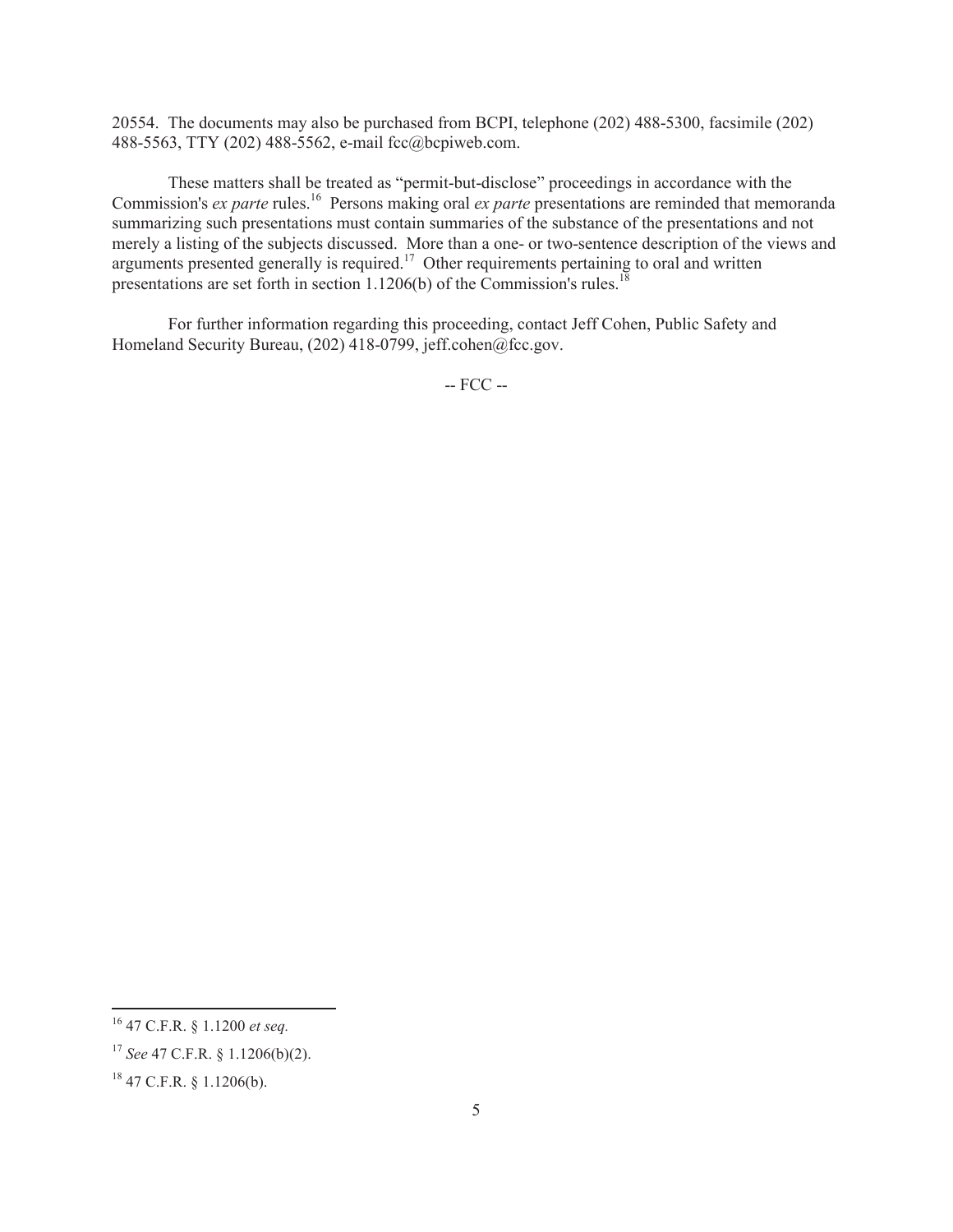### **APPENDIX A**

We seek comment on the following common issues raised by the petitions in order to develop a comprehensive record for consideration by the Commission. The questions in this Appendix should not be construed as prejudging any pending issue or expressing a view on the merits of the petitions or the rulemaking proceeding.

- 1) **Timing.** Petitioners generally state that they can deploy their proposed networks in advance of the Commission's action in the larger 700 MHz docket without impacting the Commission's ability to resolve these issues. Should the Commission consider acting on these petitions prior to completing action on the rulemaking itself, and, if so, are there waiver conditions or other measures it should adopt to avoid prejudging pending issues in the rulemaking?<sup>19</sup>
- 2) **Authority to Operate.** The Commission previously granted the 700 MHz nationwide broadband license to the PSST.<sup>20</sup> Thus, the spectrum on which the Petitioners propose to operate is currently licensed to another entity. The Bay Area Cities and New York suggest that they would seek a "sublicense" from the PSST for authority to operate, with all the rights of a direct licensee. San Antonio and New Mexico suggest that a long term *de facto* leasing arrangement would be sufficient. Charlotte seeks direct licensing to the locality, rather than any of the other suggested mechanisms.
	- a) What mechanisms, if any, are available to the Commission to authorize or license individual metropolitan, regional, or statewide operations on the 700 MHz broadband spectrum?
	- b) Would a sublicensing mechanism be permissible under relevant statutes and Commission rules? Would a leasing arrangement be permissible?
	- c) Assuming sublicensing and/or leasing would be permissible, how would such arrangements function? Are there specific conditions or safeguards that would need to be imposed?
- 3) **Existing Early Buildout Rules.** In the *700 MHz Second Report and Order*, the Commission provided for early local buildout in areas both with and without buildout commitments from the D Block licensee, after negotiation of a network sharing agreement between the PSBL and the winner of the D Block license.<sup>21</sup> The Commission also provided a mechanism to ensure that networks built out in advance of the nationwide network would ultimately be integrated into a nationwide network.<sup>22</sup>
	- a) To what extent could these early buildout rules be applied to the current petitions? Are there particular rules that would need to be waived?

<sup>19</sup> *See generally*, *700 MHz Second Further Notice*; *700 MHz Third Further Notice*.

<sup>&</sup>lt;sup>20</sup> See Implementing a Nationwide, Broadband, Interoperable Public Safety Network in the 700 MHz Band, PS Docket No. 06-229, 22 FCC Rcd 20453 (2007).

<sup>21</sup> *See* Service Rules for the 698-746, 747-762 and 777-792 Bands; Implementing a Nationwide, Broadband, Interoperable Public Safety Network in the 700 MHz Band, WT Docket No. 06-150, PS Docket No. 06-229, *Second Report and Order*, 22 FCC Rcd 15289, 15453-58 ¶¶ 469-484 (2007) (*700 MHz Second Report and Order*); 47 C.F.R. §§ 27.1330, 90.1430.

<sup>22</sup> *See* 47 C.F.R. § 90.1430; *700 MHz Third Further Notice* at 14395-99 ¶¶ 294-304.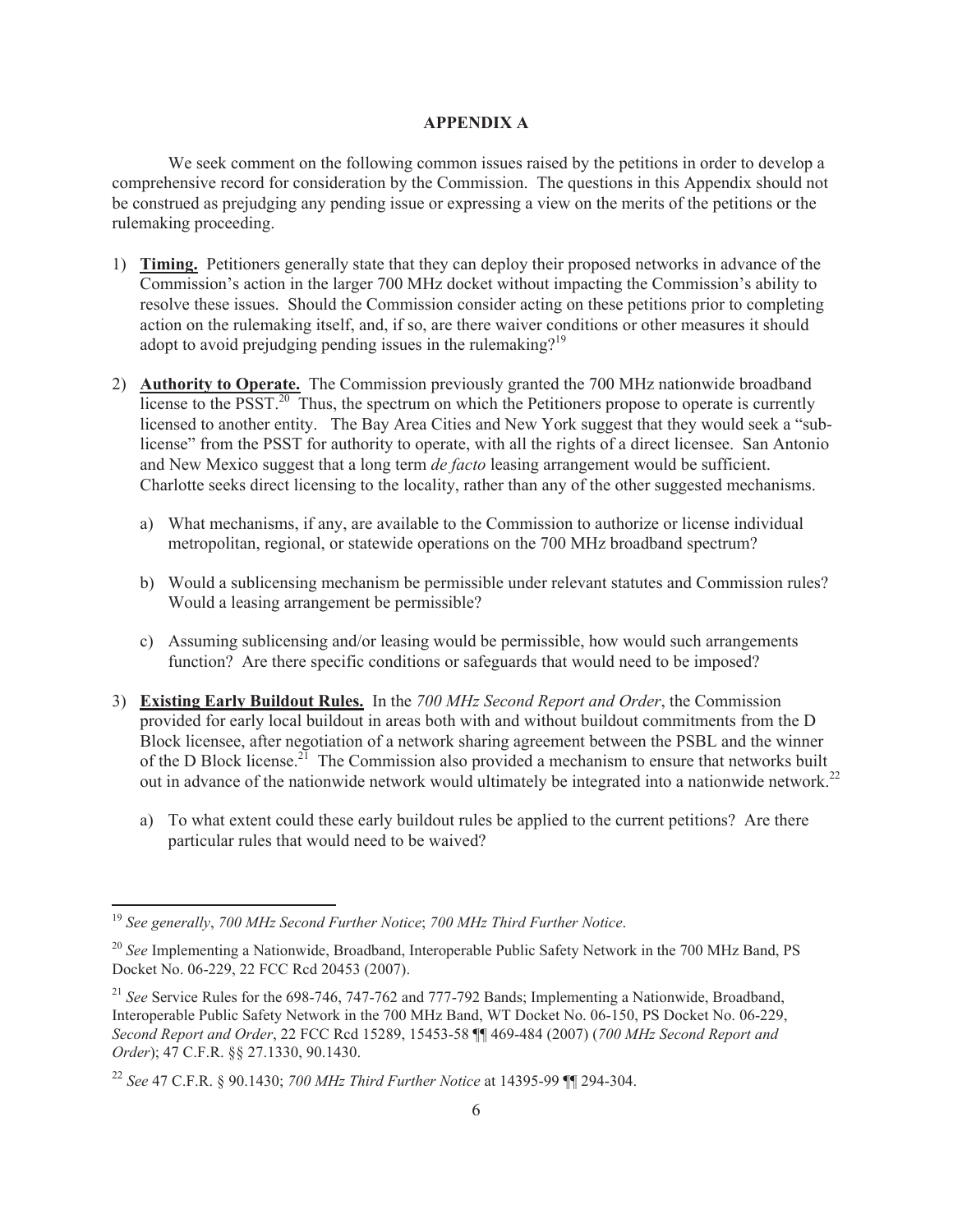- b) If the Commission were to grant relief to Petitioners, what, if any, waiver conditions or other measures would be needed to ensure that such early buildouts would be integrated with a future national network or regional networks? How should the Commission address any costs that might be incurred for such integration?
- c) Should the Commission condition relief on ensuring interoperability with future national or regional networks, including any associated costs that may be incurred?
- 4) **Narrowband Operations.** In the *Second Report and Order,* the Commission recognized that some public safety narrowband operations had already been deployed in what was then redesignated as public safety broadband spectrum. The Commission proposed that the D Block licensee would be responsible for funding relocation of these narrowband operations.<sup>23</sup> If the Commission were to grant relief to Petitioners, how should it address any existing narrowband operations that have yet to be relocated in the areas where Petitioners propose to deploy their networks?
- 5) **Sufficiency of Pleading.** In considering any waiver, the Commission must have sufficient information to determine whether a waiver is warranted.<sup>24</sup> Do the petitions contain sufficient detail for the Commission to act, or should we seek more information details from the Petitioners, *e.g.*, regarding technical details or availability of funding for their proposals?
- 6) **Interoperability.** A primary goal of the Commission in this proceeding has been addressing the need for interoperability for public safety communications.<sup>25</sup> In the *700 MHz Third Further Notice*, the Commission stated that "achieving a nationwide level of interoperability among and between public safety communications systems and devices so that public safety entities can communicate and coordinate their activities, particularly in response to emergencies, remains a critical imperative."<sup>26</sup> The Commission also tentatively determined that "rely[ing] solely on local and state entities to build their own networks in the 700 MHz public safety broadband spectrum" was not feasible, and that by allowing such localized build out "we will again end up with balkanized networks incapable of even minimum interoperability."<sup>27</sup>

Since the *700 MHz Third Further Notice*, there have been several developments with respect to interoperability recommendations for the 700 MHz public safety broadband spectrum. APCO, NENA, NPSTC and the PSST have each recommended LTE as the preferred technology for a national public safety broadband network.<sup>28</sup> In addition, NPSTC has convened a task force to

<sup>23</sup> *See 700 MHz Second Report and Order* at 15408-15 ¶¶ 327-344.

<sup>24</sup> 47 C.F.R. §1.925(b);*WAIT Radio v. FCC*, 413 F.2d 1153, 1157 (D.C. Cir. 1969) (*WAIT Radio*), *aff'd*, 459 F.2d 1203 (D.C. Cir. 1972); *Northeast Cellular Tel. Co. v. FCC*, 897 F.2d 1164, 1166 (D.C. Cir. 1990).

<sup>25</sup> *See, e.g., 700 MHz Second Further Notice* at 8052 ¶ 6.

<sup>26</sup> *700 MHz Third Further Notice* at 14319 ¶ 51.

<sup>27</sup> *Id.* at 14321 ¶ 54.

<sup>&</sup>lt;sup>28</sup> See APCO & NENA Endorse LTE as Technology Standard for the Development of Nationwide Broadband Network (June 9, 2009) at http://www.apcointl.org/new/news/nena\_endorse\_lte.php; NPSTC Votes To Endorse LTE Technology for Broadband Network (June 10, 2009) at

http://www.npstc.org/documents/Press\_Release\_NPSTC\_Endorses\_LTE\_Standard\_090610.pdf; The PSST Endorses LTE as the Preferred Technology Standard for the Nationwide 700 MHz Safety Wireless Broadband Network (July 24, 2009), at http://www.psst.org/documents/PSSTPress072409.pdf.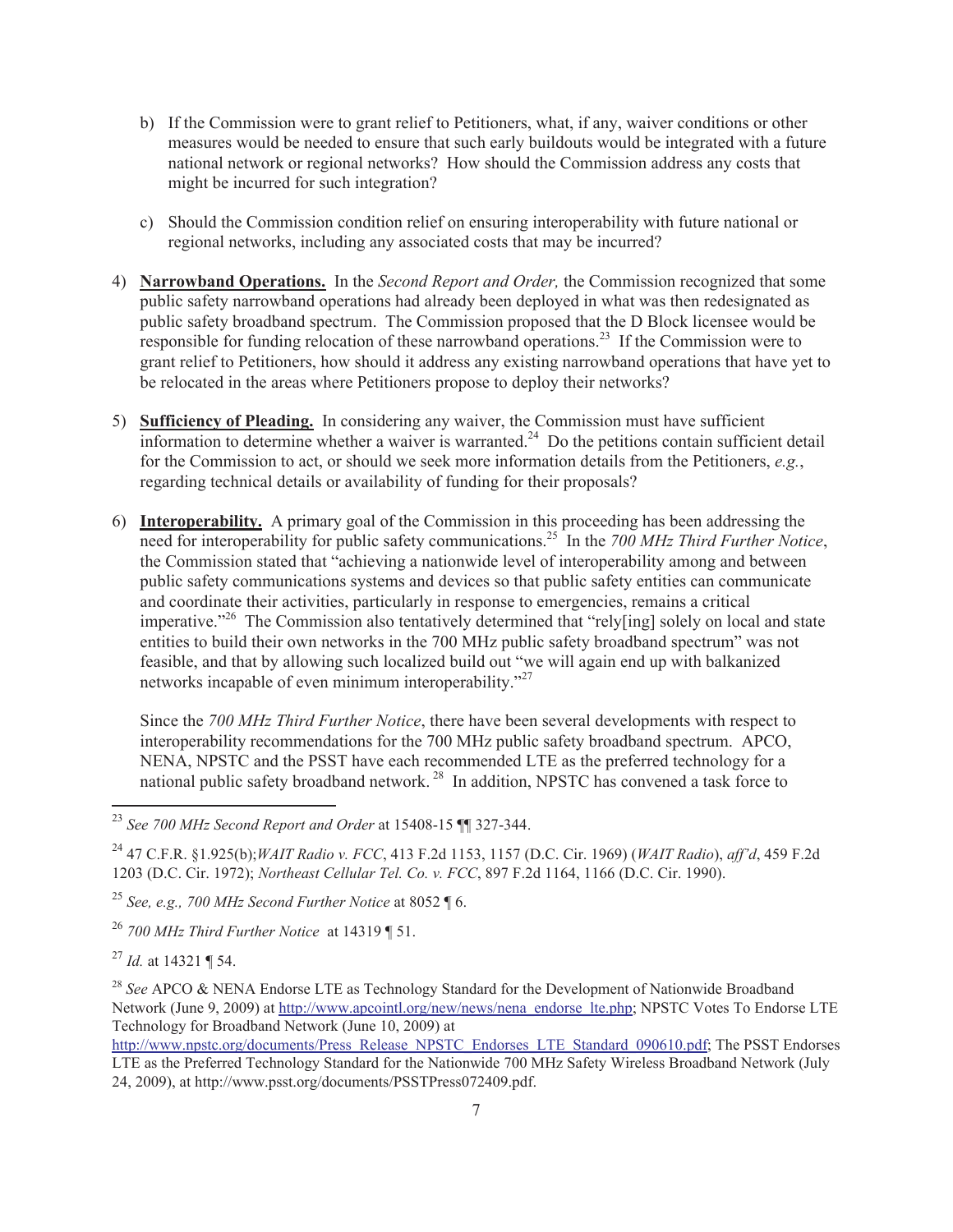develop recommendations for LTE-based technical, governance, and operations standards to support interoperability.<sup>29</sup> We seek comment on how these developments may impact our consideration of these waivers and on what alternatives are available to the Commission that could allow Petitioners to deploy while ensuring the Commission's ability to fully consider the issues and goals articulated in the context of the larger rulemaking proceeding. Should the Commission adopt conditions relating to interoperability as an element of any relief granted to Petitioners? If so, to what degree, if any, should the Commission consider any of the following elements as components of such conditions?

- a) Adoption of a common air interface among the Petitioners.
- b) Common technical and organizational governance structures or other mandatory collaboration to ensure ongoing interoperability as networks evolve.
- c) Adoption of interoperability standards that may be developed by the NPSTC task force.
- d) "Proof of concept" or other showing of interoperability capability among Petitioners' systems.
- e) Roaming capability, *e.g.*, that a "foreign" public safety user would be able to obtain network access on the host network through a dynamic roaming arrangement.
- f) Ability to share broadband applications.
- g) Scalability of interoperability solutions.
- h) Interoperability with future national or regional networks, regardless of geographic or technical configuration.
- i) Any other common standards or capabilities.
- 7) **Mutually Exclusive Waivers.** Some of the petitions overlap with each other geographically, which may render them mutually exclusive in terms of the Commission's ability to act on them.<sup>30</sup>
	- a) How should we address multiple requests from jurisdictions that cover the same geographic area?
	- b) Should we require coordination with adjacent regions or jurisdictions or limit waivers to larger geographic regions, such as states, to avoid multiple waivers from a particular area?
- 8) **Enforcement.** Should the Commission act on the Petitioners' requests and allow early build out, there may be a heightened concern to ensure adherence to any conditions imposed in light of the ongoing proceeding and the Commission's interoperability goals.
	- a) How should the Commission monitor or enforce adherence to any adopted conditions?
	- b) Should all conditions be identical for each petitioner?

<sup>29</sup> *See* NPSTC to Develop Requirements for 700 MHz Broadband Network (June 12, 2009), at http://www.npstc.org/documents/Press\_Release\_Task\_Force\_090612.pdf.

<sup>30</sup> *See* New York City Petition; NYS Petition.